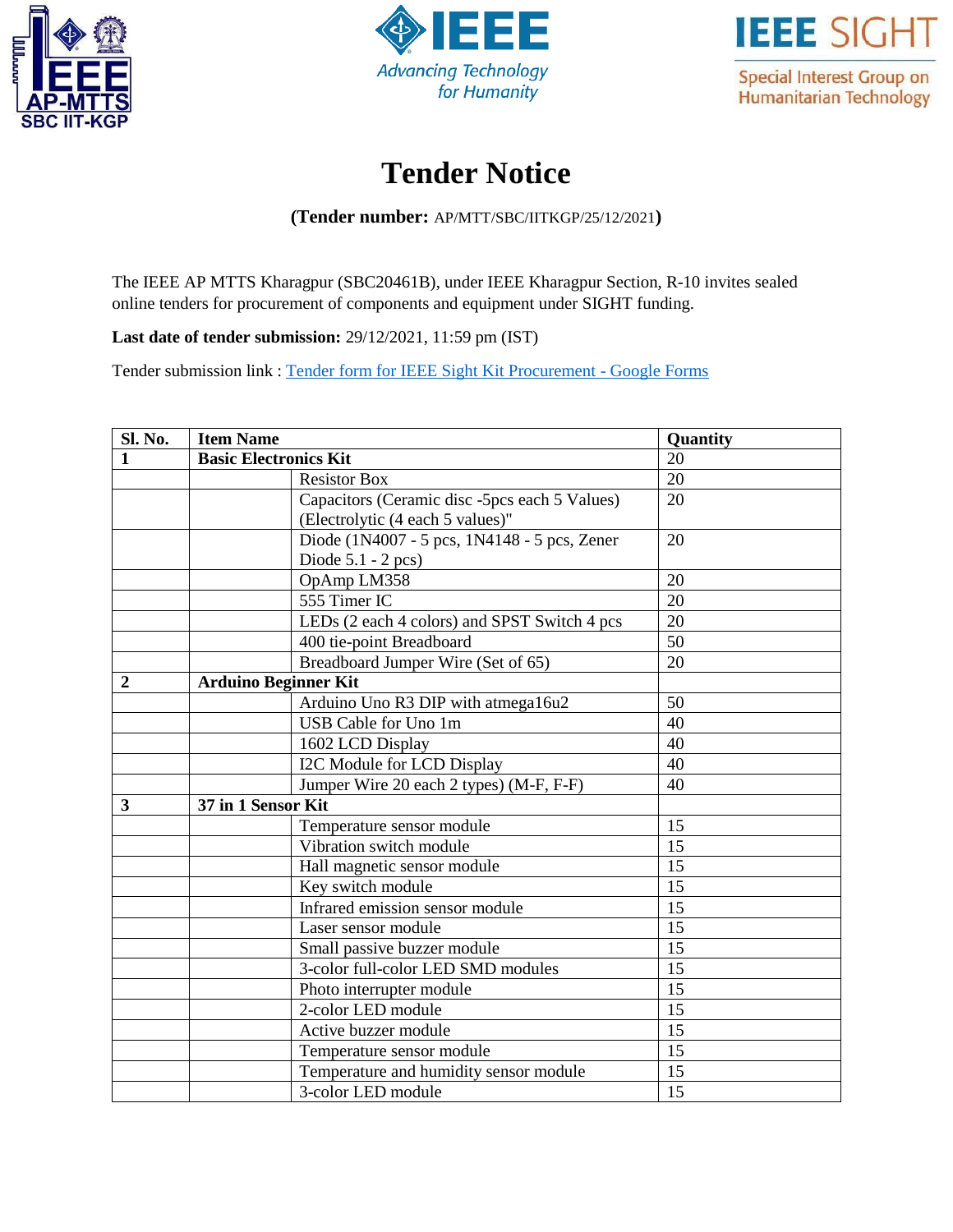





Special Interest Group on<br>Humanitarian Technology

|                  | Mercury open optical module                                | 15             |
|------------------|------------------------------------------------------------|----------------|
|                  | Photo resistor module                                      | 15             |
|                  | 5V relay module                                            | 15             |
|                  | Tilt switch module                                         | 15             |
|                  | Mini magnetic reed modules                                 | 15             |
|                  | Infrared sensor receiver module                            | 15             |
|                  | XY-axis joystick module                                    | 15             |
|                  | Linear magnetic Hall sensors                               | 15             |
|                  | Reed module                                                | 15             |
|                  | Flame sensor module                                        | 15             |
|                  | Magic light cup module                                     | 15             |
|                  | Temperature sensor module                                  | 15             |
|                  | 5mm red and green LED (common cathode)                     | 15             |
|                  | module                                                     |                |
|                  | Knock sensor module                                        | 15             |
|                  | Obstacle avoidance sensor module                           | 15             |
|                  | TCRT5000L sensor module                                    | 15             |
|                  | Automatic flashing colorful LED module                     | 15             |
|                  | Analog Hall magnetic sensor module                         | 15             |
|                  | Metal touch sensor module                                  | 15             |
|                  | Sensitive small microphone sensor module                   | 15             |
|                  | Sensitive Big microphone sensor module                     | 15             |
|                  | Finger measuring heartbeat module                          | 15             |
|                  | Rotary encoder module                                      | 15             |
| $\boldsymbol{4}$ | <b>Smart Car Kit</b>                                       |                |
|                  | 4WD Smart Car Chassis kit                                  | $\overline{4}$ |
|                  | AA Battery (4pcs)                                          | $\overline{4}$ |
|                  | L298N Motor Driver                                         | $\overline{4}$ |
| 5                | <b>Multimeter</b>                                          | 10             |
| 6                | <b>Servo Motor</b>                                         | 10             |
| $\overline{7}$   | <b>SIM800L GSM Module with Spring Antenna and SIM Card</b> | 8              |
|                  | <b>Adapter</b>                                             |                |
| 8                | <b>HC-06 Bluetooth Module</b>                              | 8              |
| $\boldsymbol{9}$ | Solenoid lock 12 V                                         | 4              |
| 10               | <b>25W Soldering Iron and Accessories</b>                  | 4              |
| 11               | <b>Helping Hand for PCB with Multifunctional Magnifier</b> | $\overline{2}$ |
|                  | (Magnifying Glass) and Soldering Iron Stand with LED Light |                |
| 12               | Single Strand Wire (red black) pack of 2                   | $\overline{2}$ |
| 13               | 14/36 Multistrand Wire Roll (pack of 2) (Black and Red)    | $\overline{2}$ |
| 14               | <b>Screw Driver Set</b>                                    | $\overline{2}$ |
| 15               | Mi 10000 Mah Power Bank                                    | $\overline{2}$ |
| 16               | Water level float switch                                   | 8              |
| 17               | <b>HC SR04 Ultrasonic Sensor</b>                           | 8              |
| 18               | <b>PIR Motion Sensor</b>                                   | 8              |
| 19               | <b>MQ-2 GAS Sensor</b>                                     | 6              |
| 20               | Power supply (0-12)                                        | 10             |
| 21               | <b>Alligator Connectors (Pairs)</b>                        | 20             |